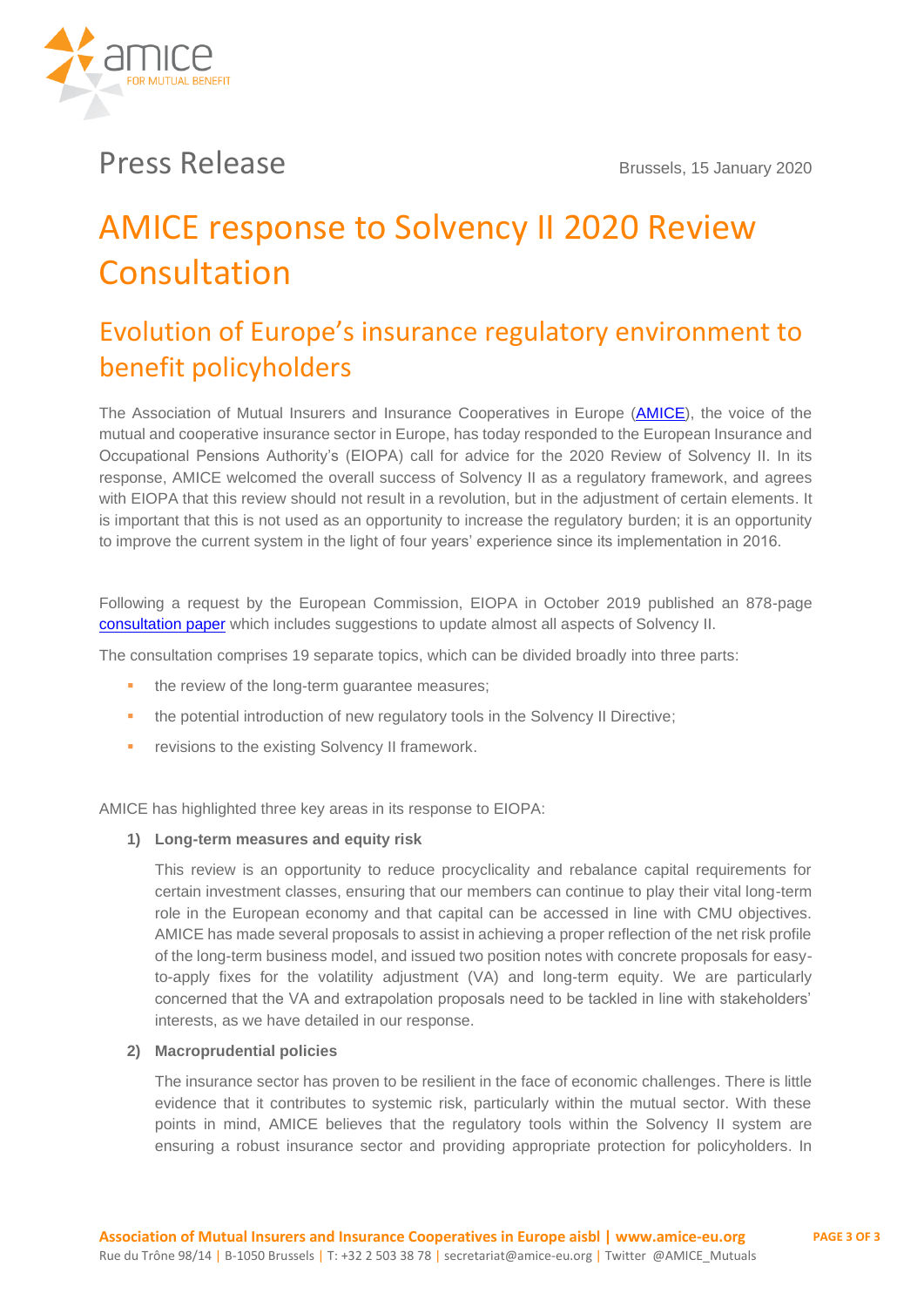

particular, the powerful governance tools, including the ORSA, in Pillar 2 of Solvency II are robust safeguards.

#### **3) Proportionality**

Proportionality is embedded in the Solvency II Directive and the Delegated Regulation, but its application has been limited. This has resulted in a disproportionate regulatory burden, particularly for small and medium-sized insurers (many of which are mutuals), which does not properly reflect their risk profile or provide commensurate policyholder protection. AMICE supports proposals to increase the thresholds at which Solvency II applies to small insurers, to apply an appropriately calibrated regime for medium-sized insurers, and to ensure that the principle of proportionality works consistently in practice. AMICE has focused on proportionality within Solvency II for many years, and recently has made detailed submissions for practical solutions such as a regulatory "toolbox".

The highly technical topics presented in the EOIPA consultation have been discussed intensely by AMICE and its members prior to its collective response, which was submitted earlier today.

The AMICE membership notes that while it supports the overarching principles of Solvency II - to ensure that EU policyholders enjoy the same level of protection regardless of where they buy insurance - the current regulation presents some shortcomings for the mutual and co-operative insurance sector. Since the introduction of Solvency II, mutual and co-operative insurers have called for a considered and proportional approach to its evolution.

In its response to the call for advice for the 2020 review of Solvency II, AMICE recognises that some technical corrections are necessary, but also highlights that:

- progress should follow a principle-based regime: supervisory convergence should not lead to more legislation, and should deliver simplification of existing rules wherever possible, not result in unnecessary and overly burdensome complication. A measured approach to the introduction of new tools should be applied, particularly where existing tools are already fit for purpose, or still being developed;
- changes should not assume a 'one size fits all' approach. While market consistency is desirable, regulatory reform should be appropriate, representative, responsive and proportional; and
- the cost of change is ultimately borne by the policyholder. The administrative burden of the proposed changes will be significant, and the impact of further regulatory reform should be taken into account.

#### AMICE's Secretary General, Sarah Goddard, commented:

*"Historically, AMICE has been deeply involved in the consultation around the development of Solvency II, particularly the implementation of the proportionality principle. Proportionality is particularly important for the mutual and co-operative insurance sector, alongside more technical aspects such as long-term equity, the volatility adjustment and interest rate risk. We have highlighted these issues in our response to the Solvency II 2020 Review consultation."*

*She continued, "This review is an important programme in ensuring that the European regulatory system works the way it should do, including fair treatment of all insurers, and AMICE has worked with members across Europe to ensure they are fully represented and their views appropriately reflected in our response. We look forward to a positive and ongoing dialogue with EIOPA and other stakeholders on regulatory reform."*